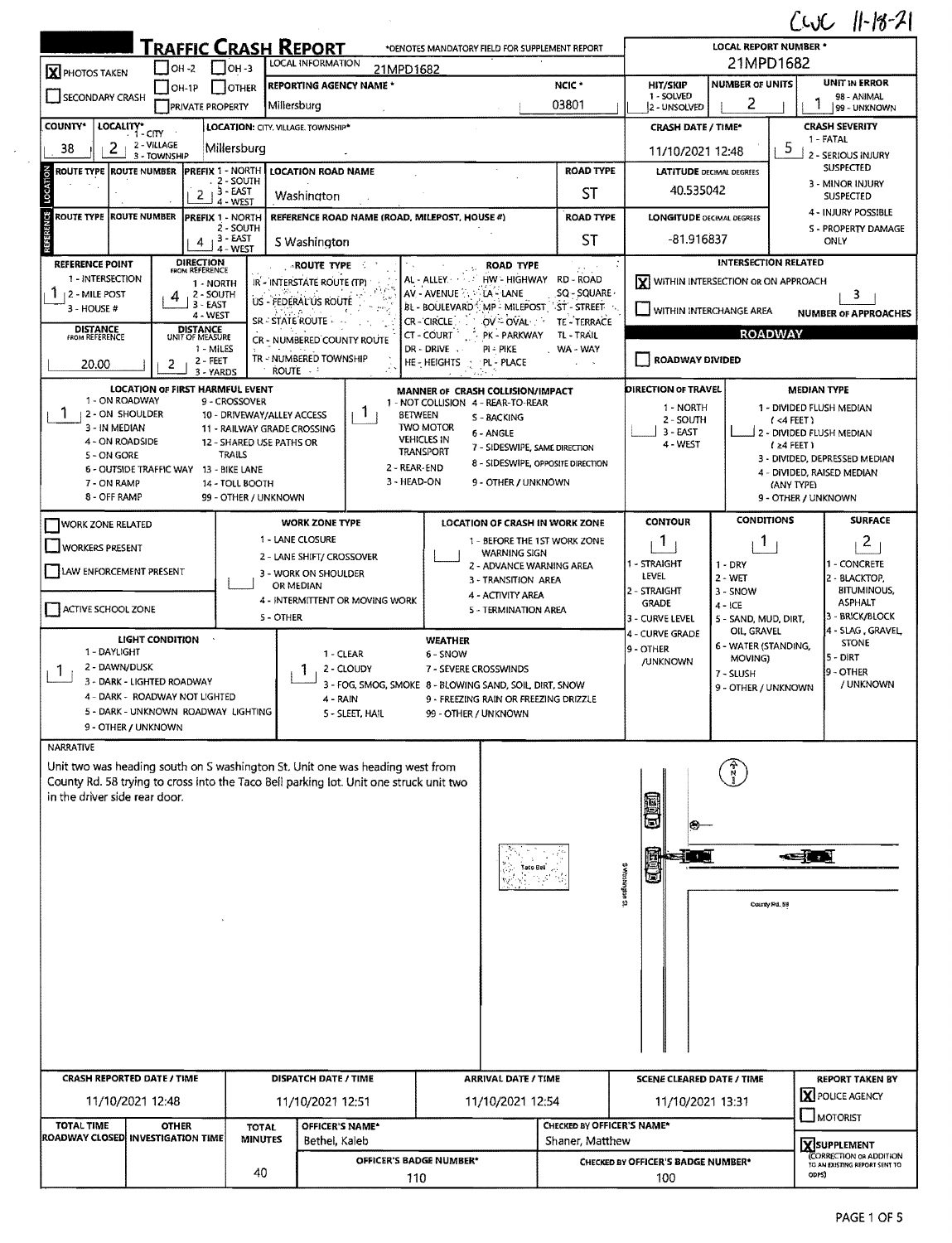|                                                                                                                                                                              |                                                                           |                                                           |                                                                                          |                                                          |                                                                |                                             |                                                         | <b>LOCAL REPORT NUMBER</b>                                          |  |  |  |  |  |
|------------------------------------------------------------------------------------------------------------------------------------------------------------------------------|---------------------------------------------------------------------------|-----------------------------------------------------------|------------------------------------------------------------------------------------------|----------------------------------------------------------|----------------------------------------------------------------|---------------------------------------------|---------------------------------------------------------|---------------------------------------------------------------------|--|--|--|--|--|
|                                                                                                                                                                              | <b>IU</b> NIT                                                             |                                                           | 21MPD1682                                                                                |                                                          |                                                                |                                             |                                                         |                                                                     |  |  |  |  |  |
| UNIT#                                                                                                                                                                        | <b>OWNER NAME: LAST, FIRST, MIDDLE (ELSAME AS DRIVER)</b>                 |                                                           | OWNER PHONE:INCLUDE AREA CODE (E) SAME AS DRIVER)                                        | DAMAGE                                                   |                                                                |                                             |                                                         |                                                                     |  |  |  |  |  |
|                                                                                                                                                                              | ERB, ANNIE, A                                                             |                                                           |                                                                                          |                                                          | 330-674-0156                                                   |                                             | <b>DAMAGE SCALE</b>                                     |                                                                     |  |  |  |  |  |
|                                                                                                                                                                              | OWNER ADDRESS: STREET, CITY, STATE, ZIP ( E) SAME AS DRIVERY              |                                                           |                                                                                          |                                                          |                                                                |                                             | $1 - \text{NONE}$<br>3 - FUNCTIONAL DAMAGE              |                                                                     |  |  |  |  |  |
| ş                                                                                                                                                                            | 3312 TWP RD, MILLERSBURG, OH, 44654                                       |                                                           |                                                                                          |                                                          |                                                                |                                             | 2 - MINOR DAMAGE                                        | 4 - DISABLING DAMAGE                                                |  |  |  |  |  |
|                                                                                                                                                                              | COMMERCIAL CARRIER: NAME, ADDRESS, CITY, STATE, ZIP                       |                                                           |                                                                                          |                                                          |                                                                | COMMERCIAL CARRIER PHONE: INCLUDE AREA CODE |                                                         | 9 - UNKNOWN                                                         |  |  |  |  |  |
|                                                                                                                                                                              |                                                                           |                                                           |                                                                                          |                                                          |                                                                |                                             |                                                         | <b>DAMAGED AREA(S)</b><br>INDICATE ALL THAT APPLY                   |  |  |  |  |  |
|                                                                                                                                                                              | LP STATE LICENSE PLATE #                                                  |                                                           | <b>VEHICLE IDENTIFICATION #</b>                                                          |                                                          | <b>VEHICLE YEAR</b>                                            | <b>VEHICLE MAKE</b>                         |                                                         |                                                                     |  |  |  |  |  |
|                                                                                                                                                                              | <b>INSURANCE COMPANY</b>                                                  |                                                           | <b>INSURANCE POLICY #</b>                                                                |                                                          | <b>COLOR</b>                                                   | <b>VEHICLE MODEL</b>                        |                                                         |                                                                     |  |  |  |  |  |
| INSURANCE<br><b>JVERIFIED</b>                                                                                                                                                |                                                                           |                                                           |                                                                                          |                                                          | <b>BLK</b>                                                     |                                             |                                                         |                                                                     |  |  |  |  |  |
|                                                                                                                                                                              | <b>TYPE OF USE</b>                                                        |                                                           | US DOT #                                                                                 |                                                          | <b>TOWED BY: COMPANY NAME</b>                                  |                                             |                                                         |                                                                     |  |  |  |  |  |
| COMMERCIAL                                                                                                                                                                   | <b>GOVERNMENT</b>                                                         | IN EMERGENCY<br>RESPONSE                                  |                                                                                          |                                                          |                                                                |                                             |                                                         |                                                                     |  |  |  |  |  |
| <b>INTERLOCK</b>                                                                                                                                                             |                                                                           | # OCCUPANTS                                               | VEHICLE WEIGHT GVWR/GCWR<br>$1 - 510K$ LBS.                                              |                                                          | <b>HAZARDOUS MATERIAL</b><br><b>MATERIAL</b><br><b>CLASS #</b> | PLACARD ID#                                 |                                                         |                                                                     |  |  |  |  |  |
| <b>DEVICE</b><br><b>EQUIPPED</b>                                                                                                                                             | <b>HIT/SKIP UNIT</b>                                                      |                                                           | 2 - 10.001 - 26K LBS.<br>$3 - 26K$ LBS.                                                  |                                                          | RELEASED<br>PLACARD                                            |                                             |                                                         | 12                                                                  |  |  |  |  |  |
|                                                                                                                                                                              | 1 - PASSENGER CAR                                                         | 6 - VAN (9-15 SEATS)                                      | 12 - GOLF CART                                                                           |                                                          | 18 - LIMO (LIVERY VEHICLE)                                     | 23 - PEDESTRIAN/5KATER                      |                                                         |                                                                     |  |  |  |  |  |
| 22                                                                                                                                                                           | 2 - PASSENGER VAN<br>(MINIVAN)                                            | 7 - MOTORCYCLE 2-WHEELED<br>8 - MOTORCYCLE 3-WHEELED      | 13 - SNOWMOBILE<br>14 - SINGLE UNIT                                                      |                                                          | 19 - BUS (16+ PASSENGERS)                                      | 24 - WHEELCHAIR (ANY TYPE)                  |                                                         |                                                                     |  |  |  |  |  |
|                                                                                                                                                                              | UNIT TYPE 3 - SPORT UTILITY                                               | 9 - AUTOCYCLE                                             | <b>TRUCK</b>                                                                             | 20 - OTHER VEHICLE<br>21 - HEAVY EQUIPMENT               |                                                                | 25 - OTHER NON-MOTORIST<br>26 - BICYCLE     | to                                                      |                                                                     |  |  |  |  |  |
|                                                                                                                                                                              | <b>VEHICLE</b><br>4 - PICK UP                                             | 10 - MOPED OR MOTORIZED<br><b>BICYCLE</b>                 | 15 - SEMI-TRACTOR<br>16 - FARM EQUIPMENT                                                 |                                                          | 22 - ANIMAL WITH RIDER OR                                      | 27 - TRAIN                                  |                                                         |                                                                     |  |  |  |  |  |
|                                                                                                                                                                              | 5 - CARGO VAN                                                             | 11 - ALL TERRAIN VEHICLE                                  | 17 - MOTORHOME                                                                           |                                                          | ANIMAL-DRAWN VEHICLE                                           | 99 - UNKNOWN OR HIT/SKIP                    |                                                         |                                                                     |  |  |  |  |  |
|                                                                                                                                                                              | (ATV/UTV)<br># OF TRAILING UNITS                                          |                                                           |                                                                                          |                                                          |                                                                |                                             |                                                         |                                                                     |  |  |  |  |  |
| VEHICLE                                                                                                                                                                      | WAS VEHICLE OPERATING IN AUTONOMOUS                                       |                                                           | 0 - NO AUTOMATION                                                                        |                                                          | 3 - CONDITIONAL AUTOMATION 9 - UNKNOWN                         |                                             |                                                         |                                                                     |  |  |  |  |  |
|                                                                                                                                                                              | MODE WHEN CRASH OCCURRED?                                                 |                                                           | 1 - DRIVER ASSISTANCE                                                                    |                                                          | 4 - HIGH AUTOMATION                                            |                                             |                                                         |                                                                     |  |  |  |  |  |
|                                                                                                                                                                              |                                                                           | MODE LEVEL                                                | 1 - YES 2 - NO 9 - OTHER / UNKNOWN AUTONOMOUS 2 - PARTIAL AUTOMATION 5 - FULL AUTOMATION |                                                          |                                                                |                                             |                                                         |                                                                     |  |  |  |  |  |
|                                                                                                                                                                              | 1 - NONE                                                                  | 6 - BUS - CHARTER/TOUR                                    | 11 - FIRE                                                                                | 16 - FARM                                                |                                                                | 21 - MAIL CARRIER                           |                                                         |                                                                     |  |  |  |  |  |
|                                                                                                                                                                              | 2 - TAXI                                                                  | 7 - BUS - INTERCITY                                       | 12 - MILITARY                                                                            |                                                          | 17 - MOWING                                                    | 99 - OTHER / UNKNOWN                        |                                                         |                                                                     |  |  |  |  |  |
| <b>SPECIAL</b>                                                                                                                                                               | 3 - ELECTRONIC RIDE<br><b>SHARING</b>                                     | 8 - BUS - SHUTTLE<br>9 - BUS - OTHER                      | 13 - POLICE<br><b>14 - PUBLIC UTILITY</b>                                                |                                                          | 18 - SNOW REMOVAL<br>19 - TOWING                               |                                             |                                                         |                                                                     |  |  |  |  |  |
|                                                                                                                                                                              | <b>FUNCTION 4 - SCHOOL TRANSPORT</b><br>S - BUS - TRANSIT/COMMUTER        | 10 - AMBLILANCE                                           | 15 - CONSTRUCTION EQUIP.                                                                 |                                                          | 20 - SAFETY SERVICE                                            |                                             |                                                         |                                                                     |  |  |  |  |  |
|                                                                                                                                                                              |                                                                           |                                                           |                                                                                          |                                                          | PATROL                                                         |                                             |                                                         | 12                                                                  |  |  |  |  |  |
|                                                                                                                                                                              | 1 - NO CARGO BODY TYPE<br>/ NOT APPLICABLE                                | 4 - LOGGING<br>5 - INTERMODAL                             | 7 - GRAIN/CHIPS/GRAVEL<br><b>B-POLE</b>                                                  | 99 - OTHER / UNKNOWN<br>11 - DUMP<br>12 - CONCRETE MIXER |                                                                |                                             |                                                         |                                                                     |  |  |  |  |  |
| CARGO                                                                                                                                                                        | $2 - BUS$<br>3 - VEHICLE TOWING                                           | <b>CONTAINER CHASSIS</b><br>6 - CARGOVAN                  | 9 - CARGO TANK                                                                           |                                                          | 13 - AUTO TRANSPORTER                                          |                                             |                                                         |                                                                     |  |  |  |  |  |
| <b>BODY</b><br>TYPE                                                                                                                                                          | ANOTHER MOTOR VEHICLE                                                     | /ENCLOSED BOX                                             | 10 - FLAT BED                                                                            |                                                          | 14 - GARBAGE/REFUSE                                            |                                             |                                                         |                                                                     |  |  |  |  |  |
|                                                                                                                                                                              | 1 - TURN SIGNALS                                                          | 4 - BRAKES                                                | 7 - WORN OR SLICK TIRES                                                                  |                                                          | 9 - MOTOR TROUBLE                                              | 99 - OTHER / UNKNOWN                        |                                                         |                                                                     |  |  |  |  |  |
| <b>VEHICLE</b>                                                                                                                                                               | 2 - HEAD LAMPS<br>3 - TAIL LAMPS                                          | 5 - STEERING<br><b>6 - TIRE BLOWOUT</b>                   | <b>8 - TRAILER EQUIPMENT</b><br><b>DEFECTIVE</b>                                         |                                                          | 10 - DISABLED FROM PRIOR<br><b>ACCIDENT</b>                    |                                             |                                                         |                                                                     |  |  |  |  |  |
| <b>DEFECTS</b>                                                                                                                                                               |                                                                           |                                                           |                                                                                          |                                                          |                                                                |                                             | $\Box$ - NO DAMAGE $[0]$                                | - UNDERCARRIAGE [ 14 ]                                              |  |  |  |  |  |
| 2                                                                                                                                                                            | 1 - INTERSECTION -                                                        | 4 - MIDBLOCK -                                            | 7 - SHOULDER/ROADSIDE                                                                    |                                                          | 10 - DRIVEWAY ACCESS                                           | 99 - OTHER / UNKNOWN                        | $\square$ $\cdot$ TOP [ 13 ]                            | $\Box$ - ALL AREAS [ 15 ]                                           |  |  |  |  |  |
| NON-                                                                                                                                                                         | MARKED CROSSWALK<br>2 - INTERSECTION -                                    | MARKED CROSSWALK<br>S - TRAVEL LANE -                     | 8 - SIDEWALK                                                                             |                                                          | 11 - SHARED USE PATHS<br>OR TRAILS                             |                                             |                                                         | U-UNIT NOT AT SCENE [ 16 ]                                          |  |  |  |  |  |
| motumsi<br>LOCATION                                                                                                                                                          | UNMARKED CROSSWALK<br>3 - INTERSECTION - OTHER                            | <b>UIHEK LOCATION</b><br>6 - BICYCLE LANE                 | 9 - MEDIAN/CROSSING<br><b>ISLAND</b>                                                     |                                                          | 12 - FIRST RESPONDER<br>AT INCIDENT SCENE                      |                                             |                                                         |                                                                     |  |  |  |  |  |
|                                                                                                                                                                              | 1 - NON-CONTACT                                                           | 1 - STRAIGHT AHEAD                                        | 9 - LEAVING TRAFFIC                                                                      |                                                          | 15 - WALKING, RUNNING.                                         | 21 - STANDING OUTSIDE                       |                                                         | INITIAL POINT OF CONTACT                                            |  |  |  |  |  |
|                                                                                                                                                                              | 2 - NON-COLLISION                                                         | 2 - BACKING<br>3 - CHANGING LANES                         | LANE<br>10 - PARKED                                                                      |                                                          | JOGGING, PLAYING<br>16 - WORKING                               | DISABLED VEHICLE<br>99 - OTHER / UNKNOWN    | 0 - NO DAMAGE                                           | 14 - UNDERCARRIAGE                                                  |  |  |  |  |  |
| 3                                                                                                                                                                            | 3 - STRIKING                                                              | 4 - OVERTAKING/PASSING<br>PRE-CRASH 5 - MAKING RIGHT TURN | 11 - SLOWING OR STOPPED<br>IN TRAFFIC                                                    | 17 - PUSHING VEHICLE                                     |                                                                |                                             | 12<br>1-12 - REFER TO UNIT 15 - VEHICLE NOT AT SCENE    |                                                                     |  |  |  |  |  |
| <b>ACTION</b>                                                                                                                                                                | 4 - STRUCK                                                                | <b>ACTIONS 6 - MAKING LEFT TURN</b>                       | 12 - DRIVERLESS                                                                          |                                                          | 18 - APPROACHING OR<br>LEAVING VEHICLE                         |                                             |                                                         | DIAGRAM<br>99 - UNKNOWN                                             |  |  |  |  |  |
|                                                                                                                                                                              | 5 - BOTH STRIKING<br>& STRUCK                                             | 7 - MAKING U-TURN<br>8 - ENTERING TRAFFIC                 | 13 - NEGOTIATING A CURVE<br>14 - ENTERING OR CROSSING 20 - OTHER NON-MOTORIST            |                                                          | 19 - STANDING                                                  |                                             | 13 - TOP                                                |                                                                     |  |  |  |  |  |
|                                                                                                                                                                              | 9 - OTHER / UNKNOWN                                                       | LANE                                                      | SPECIFIED LOCATION                                                                       |                                                          |                                                                |                                             |                                                         | TRAFFIC                                                             |  |  |  |  |  |
|                                                                                                                                                                              | 1 - NONE<br>2 - FAILURE TO YIELD                                          | /ACDA                                                     | 8 - FOLLOWING TOO CLOSE 13 - IMPROPER START FROM<br>A PARKED POSITION                    |                                                          | 18 - OPERATING DEFECTIVE<br>EQUIPMENT                          | 23 - OPENING DOOR INTO<br><b>ROADWAY</b>    | <b>TRAFFICWAY FLOW</b>                                  | <b>TRAFFIC CONTROL</b>                                              |  |  |  |  |  |
|                                                                                                                                                                              | 3 - RAN RED LIGHT                                                         | 9 - IMPROPER LANE                                         | 14 - STOPPED OR PARKED                                                                   |                                                          | 19 - LOAD SHIFTING                                             | 99 - OTHER IMPROPER                         | 1 - ONE-WAY<br>2 - TWO-WAY                              | 1 - ROUNDABOUT 4 - STOP SIGN<br>2 - SIGNAL<br><b>S - YIELD SIGN</b> |  |  |  |  |  |
| 2                                                                                                                                                                            | 4 - RAN STOP SIGN<br>5 - UNSAFE SPEED                                     | CHANGE<br>10 - IMPROPER PASSING                           | <b>ILLEGALLY</b><br>15 - SWERVING TO AVOID                                               |                                                          | /FALLING/SPILLING<br>20 - IMPROPER CROSSING                    | <b>ACTION</b>                               | 2                                                       | 4<br>3 - FLASHER<br>6 - NO CONTROL                                  |  |  |  |  |  |
|                                                                                                                                                                              | CONTRIBUTING 6 - IMPROPER TURN<br><b>CIRCUMSTANCES 7 - LEFT OF CENTER</b> | 11 - DROVE OFF ROAD<br>12 - IMPROPER BACKING              | 16 - WRONG WAY<br>17 - VISION OBSTRUCTION                                                |                                                          | 21 - LYING IN ROADWAY<br>22 - NOT DISCERNIBLE                  |                                             | # OF THROUGH LANES                                      | <b>RAIL GRADE CROSSING</b>                                          |  |  |  |  |  |
| EVENTS(s)                                                                                                                                                                    |                                                                           |                                                           |                                                                                          |                                                          |                                                                |                                             | ON ROAD                                                 | 1 - NOT INVLOVED                                                    |  |  |  |  |  |
| <b>SEQUENCE OF EVENTS</b>                                                                                                                                                    |                                                                           |                                                           |                                                                                          |                                                          |                                                                |                                             | 2                                                       | 2 - INVOLVED-ACTIVE CROSSING                                        |  |  |  |  |  |
| 20                                                                                                                                                                           | estra mono in la labalación<br>1 - OVERTURN/ROLLOVER                      | 7 - SEPARATION OF UNITS                                   | ……。. EVENTS < ……。.<br>12 - DOWNHILL RUNAWAY                                              |                                                          | 19 - ANIMAL -OTHER                                             | 23 - STRUCK BY FALLING,                     |                                                         | 3 - INVOLVED-PASSIVE CROSSING                                       |  |  |  |  |  |
|                                                                                                                                                                              | 2 - FIRE/EXPLOSION<br>3 - IMMERSION                                       | 8 - RAN OFF ROAD RIGHT<br>9 - RAN OFF ROAD LEFT           | 13 - OTHER NON-COLUSION 20 - MOTOR VEHICLE IN<br>14 - PEDESTRIAN                         |                                                          | <b>TRANSPORT</b>                                               | SHIFTING CARGO OR<br>ANYTHING SET IN        |                                                         | UNIT / NON-MOTORIST DIRECTION                                       |  |  |  |  |  |
|                                                                                                                                                                              | 4 - JACKKNIFE<br>5 - CARGO / EQUIPMENT                                    | 10 - CROSS MEDIAN<br>11 - CROSS CENTERLINE -              | 15 - PEDALCYCLE<br>16 - RAILWAY VEHICLE                                                  |                                                          | 21 - PARKED MOTOR<br>VEHICLE                                   | MOTION BY A MOTOR<br><b>VEHICLE</b>         |                                                         | 5 - NORTHEAST<br>1 - NORTH                                          |  |  |  |  |  |
|                                                                                                                                                                              | LOSS OR SHIFT                                                             | OPPOSITE DIRECTION                                        | 17 - ANIMAL - FARM                                                                       |                                                          | 22 - WORK ZONE                                                 | 24 - OTHER MOVABLE<br>OBJECT                |                                                         | 2 - SOUTH<br>6 - NORTHWEST<br>$3 - EAST$<br>7 - SOUTHEAST           |  |  |  |  |  |
|                                                                                                                                                                              | 6 - EQUIPMENT FAILURE                                                     | OF TRAVEL                                                 | 18 - ANIMAL - DEER                                                                       |                                                          | MAINTENANCE<br>EQUIPMENT                                       |                                             | $\rightarrow$ $\rightarrow$<br>$\frac{1}{10}$ 4<br>FROM | 4 - WEST<br>8 - SOUTHWEST                                           |  |  |  |  |  |
| <b>COLLISION WITH FIXED OBJECT - STRUCK</b><br>sando al colonial<br>25 - IMPACT ATTENUATOR 31 - GUARDRAIL END<br>38 - OVERHEAD SIGN POST<br>45 - EMBANKMENT<br>52 - BUILDING |                                                                           |                                                           |                                                                                          |                                                          |                                                                |                                             |                                                         | 9 - OTHER / UNKNOWN                                                 |  |  |  |  |  |
|                                                                                                                                                                              | / CRASH CUSHION<br>26 - BRIDGE OVERHEAD                                   | 32 - PORTABLE BARRIER<br>33 - MEDIAN CABLE BARRIER        | 39 - LIGHT / LUMINARIES<br><b>SUPPORT</b>                                                | 46 - FENCE                                               | 47 - MAILBOX                                                   | S3 - TUNNEL<br>54 - OTHER FIXED             | <b>UNIT SPEED</b>                                       | DETECTED SPEED                                                      |  |  |  |  |  |
|                                                                                                                                                                              | <b>STRUCTURE</b>                                                          | 34 - MEDIAN GUARDRAIL                                     | 40 - UTILITY POLE                                                                        | 48 - TREE                                                |                                                                | OBJECT<br>99 - OTHER / UNKNOWN              |                                                         | 1 - STATED / ESTIMATED SPEED                                        |  |  |  |  |  |
|                                                                                                                                                                              | 27 - BRIDGE PIER OR<br>ABUTMENT                                           | <b>BARRIER</b><br>35 - MEDIAN CONCRETE<br><b>BARRIER</b>  | 41 - OTHER POST, POLE<br>OR SUPPORT                                                      |                                                          | 49 - FIRE HYDRANT<br>50 - WORK ZONE                            |                                             |                                                         |                                                                     |  |  |  |  |  |
|                                                                                                                                                                              | 2B - BRIDGE PARAPET<br>29 - BRIDGE RAIL                                   | 42 - CULVERT<br>36 - MEDIAN OTHER BARRIER 43 - CURB       |                                                                                          | MAINTENANCE<br>EQUIPMENT                                 |                                                                | <b>POSTED SPEED</b>                         | 2 - CALCULATED / EDR                                    |                                                                     |  |  |  |  |  |
|                                                                                                                                                                              | 30 - GUARDRAIL FACE                                                       | 37 - TRAFFIC SIGN POST                                    | 44 - DITCH                                                                               | 51 - WALL                                                |                                                                |                                             |                                                         | 3 - UNDETERMINED                                                    |  |  |  |  |  |
|                                                                                                                                                                              | FIRST HARMFUL EVENT                                                       |                                                           | <b>MOST HARMFUL EVENT</b>                                                                |                                                          |                                                                |                                             |                                                         |                                                                     |  |  |  |  |  |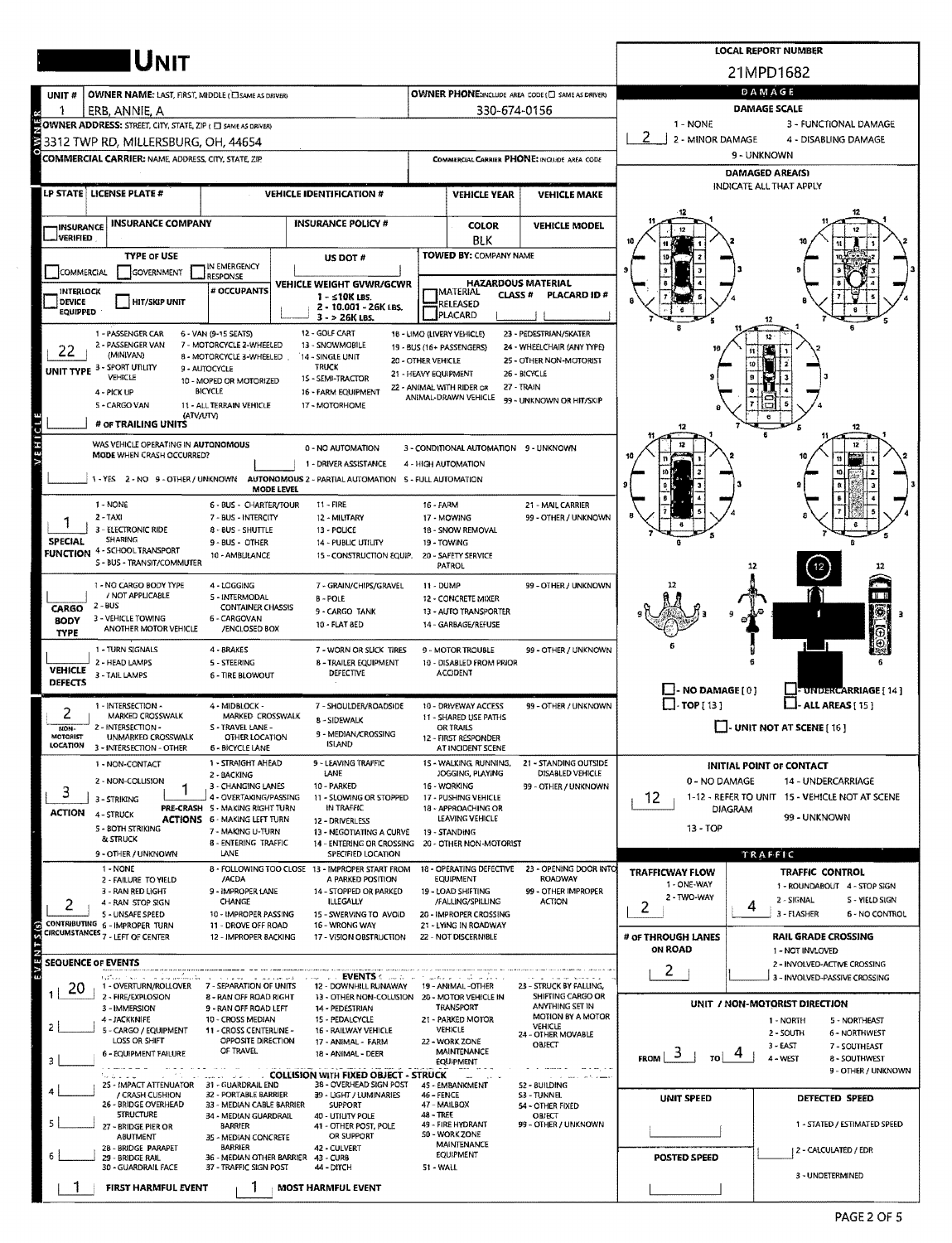|                            |                                                                                        |                                                           | <b>LOCAL REPORT NUMBER</b>                                                               |                                                                                                                                 |                                                       |                                                      |                                                                                    |                                                               |  |  |  |  |  |  |  |
|----------------------------|----------------------------------------------------------------------------------------|-----------------------------------------------------------|------------------------------------------------------------------------------------------|---------------------------------------------------------------------------------------------------------------------------------|-------------------------------------------------------|------------------------------------------------------|------------------------------------------------------------------------------------|---------------------------------------------------------------|--|--|--|--|--|--|--|
|                            | <b>IUNIT</b>                                                                           |                                                           |                                                                                          |                                                                                                                                 |                                                       |                                                      |                                                                                    | 21MPD1682                                                     |  |  |  |  |  |  |  |
| UNIT #                     | <b>OWNER NAME: LAST, FIRST, MIDDLE (CI SAME AS DRIVER)</b>                             |                                                           |                                                                                          |                                                                                                                                 |                                                       | OWNER PHONE:INCLUDE AREA CODE (E) SAME AS DRIVER)    | DAMAGE                                                                             |                                                               |  |  |  |  |  |  |  |
| 2                          | HOWE, JASON, A                                                                         |                                                           |                                                                                          |                                                                                                                                 | 740-294-3082                                          |                                                      | <b>DAMAGE SCALE</b>                                                                |                                                               |  |  |  |  |  |  |  |
|                            | OWNER ADDRESS: STREET, CITY, STATE, ZIP ( C SAME AS DRIVER)                            |                                                           |                                                                                          |                                                                                                                                 |                                                       |                                                      | 1 - NONE<br>3 - FUNCTIONAL DAMAGE<br>2<br>2 - MINOR DAMAGE<br>4 - DISABLING DAMAGE |                                                               |  |  |  |  |  |  |  |
| ₹                          | 380 S MAIN, KILLBUCK, OH, 44637<br>COMMERCIAL CARRIER: NAME, ADDRESS, CITY, STATE, ZIP |                                                           |                                                                                          | COMMERCIAL CARRIER PHONE: INCLUDE AREA CODE                                                                                     |                                                       |                                                      |                                                                                    | 9 - UNKNOWN                                                   |  |  |  |  |  |  |  |
|                            |                                                                                        |                                                           |                                                                                          |                                                                                                                                 |                                                       |                                                      |                                                                                    | <b>DAMAGED AREA(S)</b>                                        |  |  |  |  |  |  |  |
|                            | LP STATE   LICENSE PLATE #                                                             |                                                           | <b>VEHICLE IDENTIFICATION #</b>                                                          |                                                                                                                                 | <b>VEHICLE YEAR</b>                                   | <b>VEHICLE MAKE</b>                                  |                                                                                    | INDICATE ALL THAT APPLY                                       |  |  |  |  |  |  |  |
| OН                         | <b>HNV5213</b>                                                                         |                                                           | 3D4PG1FG6BT547349                                                                        |                                                                                                                                 | 2011                                                  | DODGE                                                |                                                                                    |                                                               |  |  |  |  |  |  |  |
| <b>X</b> INSURANCE         | <b>INSURANCE COMPANY</b>                                                               |                                                           | <b>INSURANCE POLICY #</b>                                                                |                                                                                                                                 | <b>COLOR</b>                                          | <b>VEHICLE MODEL</b>                                 |                                                                                    |                                                               |  |  |  |  |  |  |  |
|                            | <b>LIBERTY MUTUAL</b><br><b>TYPE OF USE</b>                                            |                                                           | AOV-281-920825-45 13                                                                     |                                                                                                                                 | BLK<br>TOWED BY: COMPANY NAME                         | <b>JOURNEY</b>                                       |                                                                                    |                                                               |  |  |  |  |  |  |  |
| <b>COMMERCIAL</b>          | <b>GOVERNMENT</b>                                                                      | IN EMERGENCY                                              | US DOT #                                                                                 |                                                                                                                                 |                                                       |                                                      | 9                                                                                  |                                                               |  |  |  |  |  |  |  |
| <b>INTERLOCK</b>           |                                                                                        | <b>RESPONSE</b><br># OCCUPANTS                            | VEHICLE WEIGHT GVWR/GCWR                                                                 |                                                                                                                                 | <b>HAZARDOUS MATERIAL</b><br><b>MATERIAL</b>          |                                                      |                                                                                    |                                                               |  |  |  |  |  |  |  |
| DEVICE<br><b>EQUIPPED</b>  | HIT/SKIP UNIT                                                                          |                                                           | $1 - 510K$ LBS.<br>2 - 10.001 - 26K LBS.                                                 |                                                                                                                                 | <b>CLASS #</b><br>RELEASED                            | <b>PLACARD ID #</b>                                  |                                                                                    |                                                               |  |  |  |  |  |  |  |
|                            |                                                                                        |                                                           | $3 - 26K$ LBS.                                                                           |                                                                                                                                 | PLACARD                                               |                                                      |                                                                                    |                                                               |  |  |  |  |  |  |  |
| 3                          | 1 - PASSENGER CAR<br>2 - PASSENGER VAN                                                 | 6 - VAN (9-15 SEATS)<br>7 - MOTORCYCLE 2-WHEELED          | 12 - GOLF CART<br>13 - SNOWMOBILE                                                        |                                                                                                                                 | 18 - UMO (UVERY VEHICLE)<br>19 - BUS (16+ PASSENGERS) | 23 - PEDESTRIAN/SKATER<br>24 - WHEELCHAIR (ANY TYPE) |                                                                                    | 12.                                                           |  |  |  |  |  |  |  |
|                            | (MINIVAN)<br>UNIT TYPE 3 - SPORT UTILITY                                               | 8 - MOTORCYCLE 3-WHEELED<br>9 - AUTOCYCLE                 | 14 - SINGLE UNIT<br><b>TRUCK</b>                                                         | 20 - OTHER VEHICLE                                                                                                              |                                                       | 25 - OTHER NON-MOTORIST                              |                                                                                    |                                                               |  |  |  |  |  |  |  |
|                            | VEHICLE                                                                                | 10 - MOPED OR MOTORIZED                                   | 15 - SEMI-TRACTOR                                                                        | 21 - HEAVY EQUIPMENT                                                                                                            | 22 - ANIMAL WITH RIDER OR                             | 26 - BICYCLE<br>27 - TRAIN                           |                                                                                    |                                                               |  |  |  |  |  |  |  |
|                            | 4 - PICK UP<br>S - CARGO VAN                                                           | <b>BICYCLE</b><br>11 - ALL TERRAIN VEHICLE                | 16 - FARM EQUIPMENT<br>17 - MOTORHOME                                                    |                                                                                                                                 | ANIMAL-DRAWN VEHICLE                                  | 99 - UNKNOWN OR HIT/SKIP                             |                                                                                    |                                                               |  |  |  |  |  |  |  |
|                            | (ATV/UTV)<br># OF TRAILING UNITS                                                       |                                                           |                                                                                          |                                                                                                                                 |                                                       |                                                      |                                                                                    |                                                               |  |  |  |  |  |  |  |
| VEHICL                     | WAS VEHICLE OPERATING IN AUTONOMOUS                                                    |                                                           | 0 - NO AUTOMATION                                                                        |                                                                                                                                 | 3 - CONDITIONAL AUTOMATION 9 - UNKNOWN                |                                                      |                                                                                    |                                                               |  |  |  |  |  |  |  |
|                            | MODE WHEN CRASH OCCURRED?                                                              | 0                                                         | 1 - DRIVER ASSISTANCE                                                                    |                                                                                                                                 | 4 - HIGH AUTOMATION                                   |                                                      |                                                                                    |                                                               |  |  |  |  |  |  |  |
| 2                          |                                                                                        |                                                           | 1 - YES 2 - NO 9 - OTHER / UNKNOWN AUTONOMOUS 2 - PARTIAL AUTOMATION 5 - FULL AUTOMATION |                                                                                                                                 |                                                       |                                                      |                                                                                    |                                                               |  |  |  |  |  |  |  |
|                            | 1 - NONE                                                                               | <b>MODE LEVEL</b><br>6 - BUS - CHARTER/TOUR               | $11 - FIRE$                                                                              | 21 - MAIL CARRIER<br>16 - FARM                                                                                                  |                                                       |                                                      |                                                                                    |                                                               |  |  |  |  |  |  |  |
|                            | 2 - TAXI                                                                               | 7 - BUS - INTERCITY                                       | 12 - MILITARY                                                                            | 17 - MOWING                                                                                                                     |                                                       | 99 - OTHER / UNKNOWN                                 |                                                                                    |                                                               |  |  |  |  |  |  |  |
| SPECIAL                    | 3 - ELECTRONIC RIDE<br><b>SHARING</b>                                                  | 8 - BUS - SHUTTLE<br>9 - BUS - OTHER                      | 13 - POLICE<br><b>14 - PUBLIC UTILITY</b>                                                |                                                                                                                                 | 18 - SNOW REMOVAL<br>19 - TOWING                      |                                                      |                                                                                    |                                                               |  |  |  |  |  |  |  |
| <b>FUNCTION</b>            | 4 - SCHOOL TRANSPORT                                                                   | 10 - AMBULANCE                                            | 1S - CONSTRUCTION EQUIP.                                                                 |                                                                                                                                 | 20 - SAFETY SERVICE                                   |                                                      |                                                                                    |                                                               |  |  |  |  |  |  |  |
|                            | S - BUS - TRANSIT/COMMUTER                                                             |                                                           |                                                                                          |                                                                                                                                 | PATROL                                                |                                                      |                                                                                    | 12<br>12                                                      |  |  |  |  |  |  |  |
|                            | 1 - NO CARGO BODY TYPE<br>/ NOT APPLICABLE                                             | 4 - LOGGING<br>5 - INTERMODAL                             | 7 - GRAIN/CHIPS/GRAVEL<br>8-POLE                                                         | 11 - DUMP<br>99 - OTHER / UNKNOWN<br>12 - CONCRETE MIXER                                                                        |                                                       |                                                      |                                                                                    |                                                               |  |  |  |  |  |  |  |
| CARGO                      | 2 - 8US<br>3 - VEHICLE TOWING                                                          | <b>CONTAINER CHASSIS</b><br>6 - CARGOVAN                  | 9 - CARGO TANK                                                                           |                                                                                                                                 | 13 - AUTO TRANSPORTER                                 |                                                      |                                                                                    | 9.<br>э<br>H 3                                                |  |  |  |  |  |  |  |
| <b>BODY</b><br><b>TYPE</b> | ANOTHER MOTOR VEHICLE                                                                  | /ENCLOSED BOX                                             | 10 - FLAT BED                                                                            | 14 - GARBAGE/REFUSE                                                                                                             |                                                       |                                                      |                                                                                    |                                                               |  |  |  |  |  |  |  |
|                            | 1 - TURN SIGNALS                                                                       | 4 - BRAKES                                                | 7 - WORN OR SLICK TIRES                                                                  |                                                                                                                                 | 9 - MOTOR TROUBLE                                     | 99 - OTHER / UNKNOWN                                 |                                                                                    |                                                               |  |  |  |  |  |  |  |
| <b>VEHICLE</b>             | 2 - HEAD LAMPS<br>3 - TAIL LAMPS                                                       | 5 - STEERING<br>6 - TIRE BLOWOUT                          | 8 - TRAILER EQUIPMENT<br>DEFECTIVE                                                       |                                                                                                                                 | 10 - DISABLED FROM PRIOR<br><b>ACCIDENT</b>           |                                                      |                                                                                    |                                                               |  |  |  |  |  |  |  |
| <b>DEFECTS</b>             |                                                                                        |                                                           |                                                                                          |                                                                                                                                 |                                                       |                                                      | $\Box$ - NO DAMAGE [ 0 ]                                                           | <b>UNDERCARRIAGE [ 14 ]</b>                                   |  |  |  |  |  |  |  |
|                            | 1 - INTERSECTION -<br>MARKED CROSSWALK                                                 | 4 - MIDBLOCK -<br>MARKED CROSSWALK                        | 7 - SHOULDER/ROADSIDE                                                                    | 10 - DRIVEWAY ACCESS<br>99 - OTHER / UNKNOWN<br>11 - SHARED USE PATHS<br>OR TRAILS<br>12 - FIRST RESPONDER<br>AT INCIDENT SCENE |                                                       |                                                      | $\Box$ - ALL AREAS [15]<br>$\Box$ -TOP[13]                                         |                                                               |  |  |  |  |  |  |  |
| NON-<br><b>MOTORIST</b>    | 2 - INTERSECTION -<br>UNMARKED CROSSWALK                                               | S - TRAVEL LANE -                                         | 8 - SIDEWALK<br>9 - MEDIAN/CROSSING                                                      |                                                                                                                                 |                                                       |                                                      | $\Box$ - UNIT NOT AT SCENE [ 16 ]                                                  |                                                               |  |  |  |  |  |  |  |
| LOCATION                   | 3 - INTERSECTION - OTHER                                                               | OTHER LOCATION<br>6 - BICYCLE LANE                        | ISLAND                                                                                   |                                                                                                                                 |                                                       |                                                      |                                                                                    |                                                               |  |  |  |  |  |  |  |
|                            | 1 - NON-CONTACT                                                                        | 1 - STRAIGHT AHEAD<br>2 - BACKING                         | 9 - LEAVING TRAFFIC<br>LANE                                                              | 15 - WALKING, RUNNING,<br>21 - STANDING OUTSIDE<br>DISABLED VEHICLE<br>JOGGING, PLAYING<br>16 - WORKING<br>99 - OTHER / UNKNOWN |                                                       |                                                      |                                                                                    | <b>INITIAL POINT OF CONTACT</b>                               |  |  |  |  |  |  |  |
| 4                          | 2 - NON-COLLISION<br>1                                                                 | 3 - CHANGING LANES                                        | 10 - PARKED                                                                              |                                                                                                                                 |                                                       |                                                      | 0 - NO DAMAGE                                                                      | 14 - UNDERCARRIAGE                                            |  |  |  |  |  |  |  |
| ACTION                     | 3 - STRIKING                                                                           | 4 - OVERTAKING/PASSING<br>PRE-CRASH S - MAKING RIGHT TURN | 11 - SLOWING OR STOPPED<br>IN TRAFFIC                                                    |                                                                                                                                 | 17 - PUSHING VEHICLE<br>18 - APPROACHING OR           |                                                      | 8<br>1-12 - REFER TO UNIT 15 - VEHICLE NOT AT SCENE<br>DIAGRAM                     |                                                               |  |  |  |  |  |  |  |
|                            | 4 - STRUCK<br>5 - BOTH STRIKING                                                        | <b>ACTIONS 6 - MAKING LEFT TURN</b><br>7 - MAKING U-TURN  | 12 - DRIVERLESS<br>13 - NEGOTIATING A CURVE                                              | LEAVING VEHICLE<br>19 - STANDING                                                                                                |                                                       |                                                      | $13 - TOP$                                                                         | 99 - UNKNOWN                                                  |  |  |  |  |  |  |  |
|                            | & STRUCK                                                                               | 8 - ENTERING TRAFFIC                                      | 14 - ENTERING OR CROSSING                                                                |                                                                                                                                 | 20 - OTHER NON-MOTORIST                               |                                                      |                                                                                    |                                                               |  |  |  |  |  |  |  |
|                            | 9 - OTHER / UNKNOWN<br>1 - NONE                                                        | LANE                                                      | SPECIFIED LOCATION<br>8 - FOLLOWING TOO CLOSE 13 - IMPROPER START FROM                   |                                                                                                                                 | 18 - OPERATING DEFECTIVE                              | 23 - OPENING DOOR INTO                               |                                                                                    | TRAFFIC                                                       |  |  |  |  |  |  |  |
|                            | 2 - FAILURE TO YIELD<br>3 - RAN RED LIGHT                                              | /ACDA                                                     | A PARKED POSITION                                                                        |                                                                                                                                 | EQUIPMENT                                             | <b>ROADWAY</b>                                       | <b>TRAFFICWAY FLOW</b><br>1 - ONE-WAY                                              | <b>TRAFFIC CONTROL</b><br>1 - ROUNDABOUT 4 - STOP SIGN        |  |  |  |  |  |  |  |
|                            | 4 - RAN STOP SIGN                                                                      | 9 - IMPROPER LANE<br>CHANGE                               | 14 - STOPPED OR PARKED<br><b>ILLEGALLY</b>                                               |                                                                                                                                 | 19 - LOAD SHIFTING<br>/FALLING/SPILLING               | 99 - OTHER IMPROPER<br><b>ACTION</b>                 | 2 - TWO-WAY<br>2                                                                   | 2 - SIGNAL<br>S - YIELD SIGN<br>b                             |  |  |  |  |  |  |  |
|                            | 5 - UNSAFE SPEED<br>CONTRIBUTING 6 - IMPROPER TURN                                     | 10 - IMPROPER PASSING<br>11 - DROVE OFF ROAD              | 15 - SWERVING TO AVOID<br>16 - WRONG WAY                                                 |                                                                                                                                 | 20 - IMPROPER CROSSING<br>21 - LYING IN ROADWAY       |                                                      |                                                                                    | 3 - FLASHER<br><b>6 - NO CONTROL</b>                          |  |  |  |  |  |  |  |
| EVENTS <sub>(S)</sub>      | CIRCUMSTANCES 7 - LEFT OF CENTER                                                       | 12 - IMPROPER BACKING                                     | 17 - VISION OBSTRUCTION                                                                  |                                                                                                                                 | 22 - NOT DISCERNIBLE                                  |                                                      | # OF THROUGH LANES                                                                 | <b>RAIL GRADE CROSSING</b>                                    |  |  |  |  |  |  |  |
| SEOUENCE OF EVENTS         |                                                                                        |                                                           |                                                                                          |                                                                                                                                 |                                                       |                                                      | ON ROAD                                                                            | 1 - NOT INVLOVED<br>2 - INVOLVED-ACTIVE CROSSING              |  |  |  |  |  |  |  |
|                            | 1 - OVERTURN/ROLLOVER                                                                  | 7 - SEPARATION OF UNITS                                   | <b>EVENTS</b><br>لشدائها الأرابية أنحا<br>12 - DOWNHILL RUNAWAY                          |                                                                                                                                 | 19 - ANIMAL -OTHER                                    | 23 - STRUCK BY FALLING,                              | 2                                                                                  | 3 - INVOLVED-PASSIVE CROSSING                                 |  |  |  |  |  |  |  |
| 19                         | 2 - FIRE/EXPLOSION                                                                     | 8 - RAN OFF ROAD RIGHT                                    | 13 - OTHER NON-COLUSION 20 - MOTOR VEHICLE IN                                            |                                                                                                                                 |                                                       | SHIFTING CARGO OR                                    |                                                                                    | UNIT / NON-MOTORIST DIRECTION                                 |  |  |  |  |  |  |  |
|                            | 3 - IMMERSION<br>4 - JACKKNIFE                                                         | 9 - RAN OFF ROAD LEFT<br>10 - CROSS MEDIAN                | 14 - PEDESTRIAN<br>15 - PEDALCYCLE                                                       |                                                                                                                                 | TRANSPORT<br>21 - PARKED MOTOR                        | ANYTHING SET IN<br>MOTION BY A MOTOR                 |                                                                                    | 1 - NORTH<br>5 - NORTHEAST                                    |  |  |  |  |  |  |  |
|                            | 5 - CARGO / EQUIPMENT<br>LOSS OR SHIFT                                                 | 11 - CROSS CENTERLINE -<br>OPPOSITE DIRECTION             | 16 - RAILWAY VEHICLE<br>17 - ANIMAL - FARM                                               |                                                                                                                                 | <b>VEHICLE</b><br>22 - WORK ZONE                      | <b>VEHICLE</b><br>24 - OTHER MOVABLE                 |                                                                                    | 2 - SOUTH<br><b>6 - NORTHWEST</b>                             |  |  |  |  |  |  |  |
| 3                          | 6 - EQUIPMENT FAILURE                                                                  | OF TRAVEL                                                 | 18 - ANIMAL - DEER                                                                       |                                                                                                                                 | MAINTENANCE<br>EQUIPMENT                              | OBJECT                                               | TO<br><b>FROM</b>                                                                  | $3 - EAST$<br>7 - SOUTHEAST<br>z<br>4 - WEST<br>8 - SOUTHWEST |  |  |  |  |  |  |  |
|                            | ولاست سفسا المراسين المسالمة                                                           |                                                           | . COLLISION WITH FIXED OBJECT - STRUCK                                                   |                                                                                                                                 |                                                       |                                                      |                                                                                    | 9 - OTHER / UNKNOWN                                           |  |  |  |  |  |  |  |
|                            | 25 - IMPACT ATTENUATOR 31 - GUARDRAIL END<br>/ CRASH CUSHION                           | 32 - PORTABLE BARRIER                                     | 38 - OVERHEAD SIGN POST<br>39 - LIGHT / LUMINARIES                                       | 46 - FENCE                                                                                                                      | 45 - EMBANKMENT                                       | 52 - BUILDING<br>53 - TUNNEL                         | <b>UNIT SPEED</b>                                                                  | DETECTED SPEED                                                |  |  |  |  |  |  |  |
|                            | 26 - BRIDGE OVERHEAD<br><b>STRUCTURE</b>                                               | 33 - MEDIAN CABLE BARRIER<br>34 - MEDIAN GUARDRAIL        | <b>SUPPORT</b><br>40 - UTILITY POLE                                                      | <b>48 - TREE</b>                                                                                                                | 47 - MAILBOX                                          | 54 - OTHER FIXED<br>OBJECT                           |                                                                                    |                                                               |  |  |  |  |  |  |  |
|                            | 27 - BRIDGE PIER OR<br>ABUTMENT                                                        | <b>BARRIER</b><br>35 - MEDIAN CONCRETE                    | 41 - OTHER POST, POLE<br>OR SUPPORT                                                      |                                                                                                                                 | 49 - FIRE HYDRANT<br>50 - WORK ZONE                   | 99 - OTHER / UNKNOWN                                 | 35                                                                                 | 1 - STATED / ESTIMATED SPEED                                  |  |  |  |  |  |  |  |
|                            | 28 - BRIDGE PARAPET<br>29 - BRIDGE RAIL                                                | <b>BARRIER</b><br>36 - MEDIAN OTHER BARRIER 43 - CURB     | 42 - CULVERT                                                                             |                                                                                                                                 | MAINTENANCE<br><b>EQUIPMENT</b>                       |                                                      | <b>POSTED SPEED</b>                                                                | 2 - CALCULATED / EDR                                          |  |  |  |  |  |  |  |
|                            | 30 - GUARDRAIL FACE                                                                    | 37 - TRAFFIC SIGN POST                                    | 44 - DITCH                                                                               | 51 - WALL                                                                                                                       |                                                       |                                                      |                                                                                    | 3 - UNDETERMINED                                              |  |  |  |  |  |  |  |
|                            | <b>FIRST HARMFUL EVENT</b>                                                             |                                                           | <b>MOST HARMFUL EVENT</b>                                                                |                                                                                                                                 |                                                       |                                                      | 35                                                                                 |                                                               |  |  |  |  |  |  |  |

 $\bar{\epsilon}$ 

 $\bar{\epsilon}$